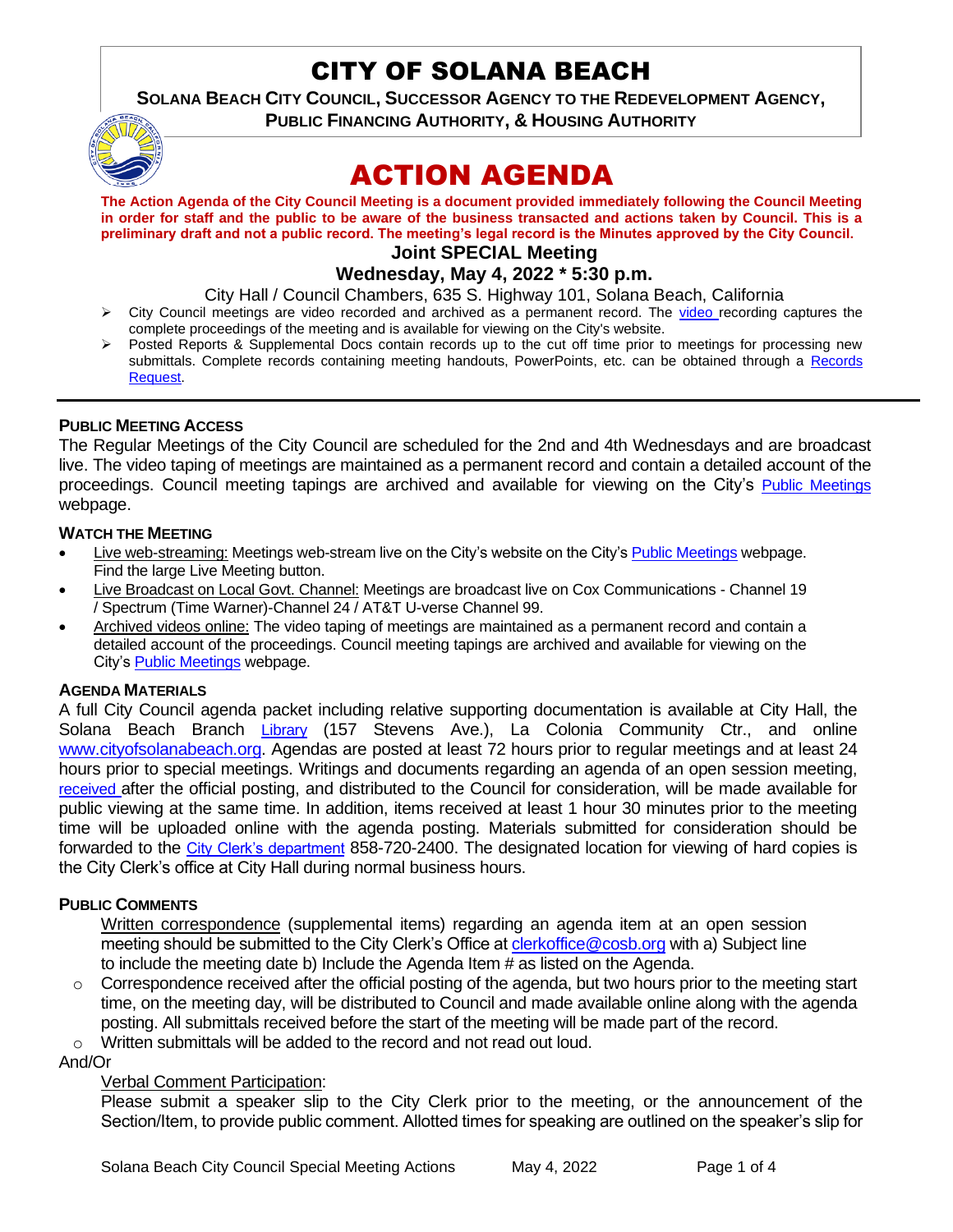each agenda section: Oral Communications, Consent, Public Hearings and Staff Reports. Public speakers have 3 minutes each to speak on each topic. Time may be donated by another individual who is present at the meeting to allow an individual up to 6 minutes to speak. Group: Time may be donated by two individuals who are present at the meeting allowing an individual up to 10 minutes to speak. Group Hearings: For public hearings only, time may be donated by two individuals who are present at the meeting allowing an individual up to 15 minutes to speak.

#### **SPECIAL ASSISTANCE NEEDED**

In compliance with the Americans with Disabilities Act of 1990, persons with a disability may request an agenda in appropriate alternative formats as required by Section 202. Any person with a disability who requires a modification or accommodation in order to participate in a meeting should direct such request to the [City Clerk's](mailto:clerkadmin@cosb.org?subject=City%20Clerk%20Notice%20of%20Special%20Services%20Needed)  [office](mailto:clerkadmin@cosb.org?subject=City%20Clerk%20Notice%20of%20Special%20Services%20Needed) (858) 720-2400 at least 72 hours prior to the meeting.

> As a courtesy to all meeting attendees, please set cellular phones and pagers to silent mode and engage in conversations outside the Council Chambers.

| <b>CITY COUNCILMEMBERS</b>         |                |                              |
|------------------------------------|----------------|------------------------------|
| Lesa Heebner, Mayor                |                |                              |
| <b>Kelly Harless, Deputy Mayor</b> |                | David A. Zito, Councilmember |
| Jewel Edson, Councilmember         |                | Kristi Becker, Councilmember |
| Gregory Wade                       | Iohanna Canlas | Angela Ivev                  |

Gregory Wade City Manager

Johanna Canlas City Attorney

Angela Ivey City Clerk

### SPEAKERS:

Please submit your speaker slip to the City Clerk prior to the meeting or the announcement of the Item. Allotted times for speaking are outlined on the speaker's slip for Oral Communications, Consent, Public Hearings and Staff Reports.

### READING OF ORDINANCES AND RESOLUTIONS:

Pursuant to [Solana Beach Municipal Code](mailto:https://www.codepublishing.com/CA/SolanaBeach/) Section 2.04.460, at the time of introduction or adoption of an ordinance or adoption of a resolution, the same shall not be read in full unless after the reading of the title, further reading is requested by a member of the Council. If any Councilmember so requests, the ordinance or resolution shall be read in full. In the absence of such a request, this section shall constitute a waiver by the council of such reading.

# **CALL TO ORDER AND ROLL CALL:**

# **FLAG SALUTE:**

# **APPROVAL OF AGENDA:**

**COUNCIL ACTION: Approved 4/0/1 (Absent: Zito)**

## **ORAL COMMUNICATIONS:**

Comments relating to items on this evening's agenda are taken at the time the items are heard. This portion of the agenda provides an opportunity for members of the public to address the City Council on items relating to City business and not appearing on today's agenda by submitting a speaker slip (located on the back table) to the City Clerk. Pursuant to the Brown Act, no action shall be taken by the City Council on public comment items. Council may refer items to the City Manager for placement on a future agenda. The maximum time allotted for each presentation is THREE MINUTES. No donations of time are permitted (SBMC 2.04.190). Please be aware of the timer light on the Council Dais.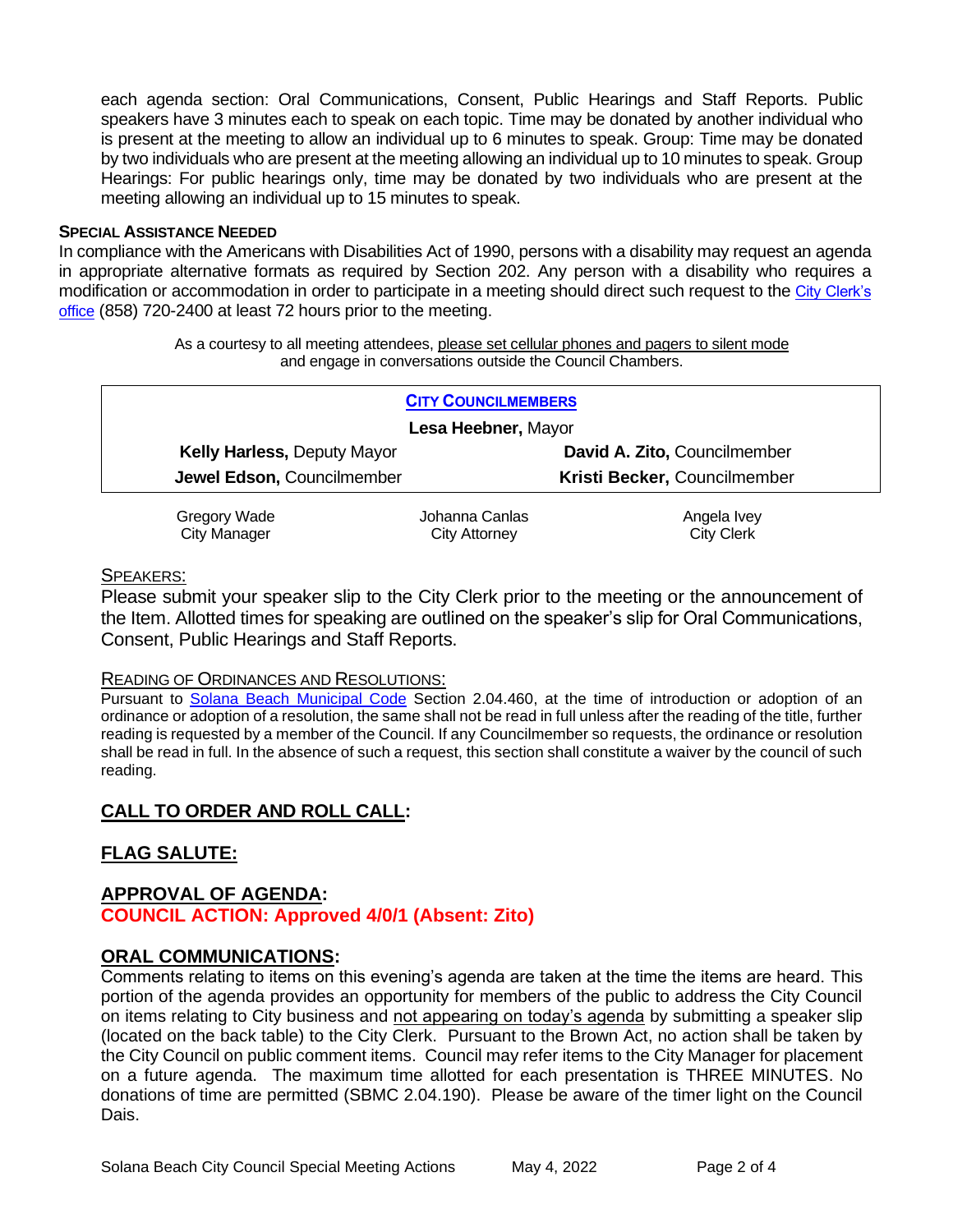## **COUNCIL COMMUNITY ANNOUNCEMENTS / COMMENTARY:**

*An opportunity for City Council to make brief announcements or report on their activities. These items are not agendized for official City business with no action or substantive discussion.* 

# **C. STAFF REPORTS**: (C.1.)

*Submit speaker slips to the City Clerk.*

*All speakers should refer to the public comment section at the beginning of the agenda for time allotments.* Please be aware of the timer light on the Council Dais.

**C.1. Review Conceptual Design Options for the Tot Lots at La Colonia Park and Fletcher Cove Park; Consideration of Resolution 2022-038 Authorizing the City Manager to Amend a Professional Services Agreement with Van Dyke Landscape Architects to Prepare Construction Documents for Fletcher Cove Tot Lot; and Consideration of Resolution 2022-039 Authorizing the City Manager to Submit a Grant Application to the County of San Diego for the Neighborhood Reinvestment Program.** (File 0870-40)

Recommendation: That the City Council

- 1. Receive this report, review the conceptual designs and provide direction on design of new tot lots at La Colonia Park and Fletcher Cove Park.
- 2. Adopt **Resolution 2022-038** authorizing the City Manager to amend the Professional Services Agreement with Van Dyke Landscape Architects, for a new total amount not to exceed \$158,250, for preparation of construction level plans, specifications and cost estimates for the design of new tot lots at La Colonia Park and Fletcher Cove Park.

## 3. Adopt **Resolution 2022-039**:

- a. Confirming that the City of Solana Beach is a public agency under the laws of the State of California.
- b. Approving the filing of an application, in the amount of \$100,000, with the County of San Diego for Neighborhood Reinvestment Program funding during the County's current fiscal year.
- c. Authorizing the City Manager to sign a grant agreement with the County of San Diego for Neighborhood Reinvestment Program funds for the current fiscal year.

## [Item C.1. Report \(click here\)](https://solanabeach.govoffice3.com/vertical/Sites/%7B840804C2-F869-4904-9AE3-720581350CE7%7D/uploads/Item_C.1._Report_(click_here)_05-04-22_-_O.pdf)

[Item C.1. Supplemental Docs \(Upd.](https://solanabeach.govoffice3.com/vertical/Sites/%7B840804C2-F869-4904-9AE3-720581350CE7%7D/uploads/C1_Supp_Items_(5-4_at_1130am)_-_O.pdf) 5-4-22 at 12:00pm)

*Posted Reports & Supplemental Docs contain records up to the cut off time, prior to the start of the meeting, for processing new submittals. The final official record containing handouts, PowerPoints, etc. can be obtained through a Records Request to the City Clerk's Office.* **COUNCIL ACTION: Approved 4/0/1 (Absent: Zito)**

# **ADJOURN:**